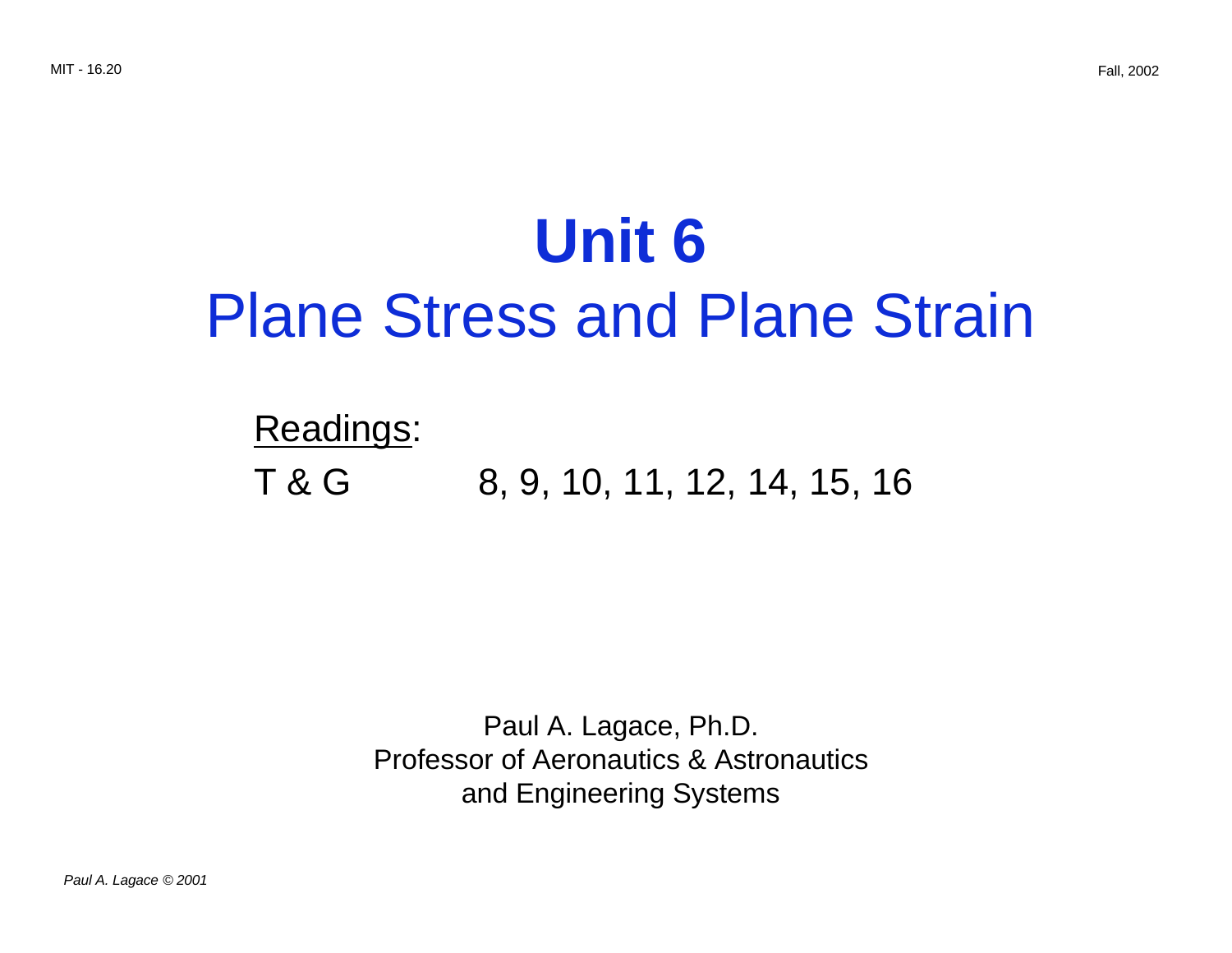There are many structural configurations where we do not have to deal with the full 3-D case.

- First let's consider the models
- Let's then see under what conditions we can apply them

# A. Plane Stress

This deals with stretching and shearing of thin slabs.

**Figure 6.1 Representation of Generic Thin Slab** 

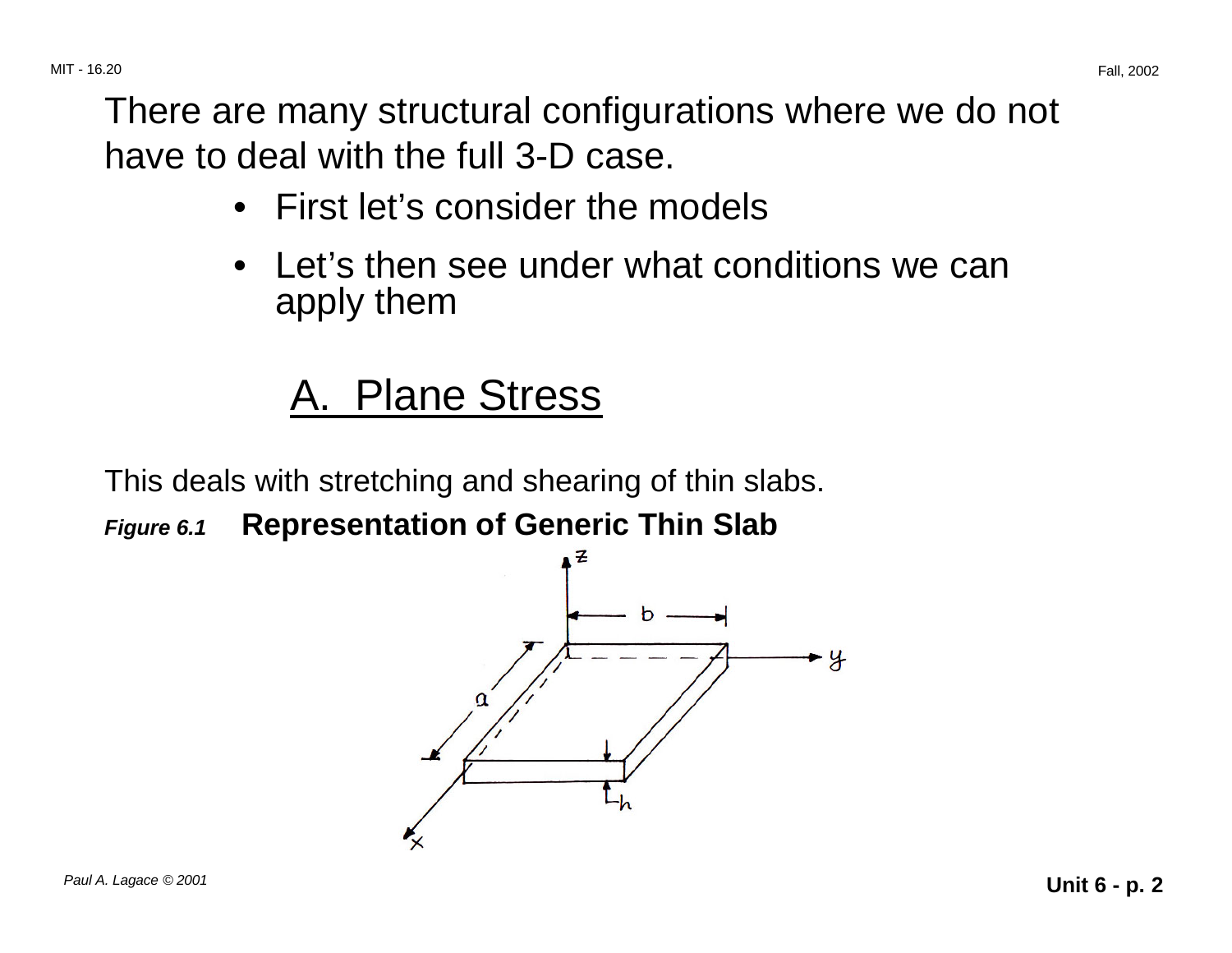### The body has dimensions such that  $h \ll a, b$ (**Key:** where are limits to "<<"??? We'll consider later)

Thus, the plate is thin enough such that there is no variation of displacement (and temperature) with respect to  $y_3$  (z).

Furthermore, stresses in the z-direction are zero (small order of magnitude).

#### **Figure 6.2 Representation of Cross-Section of Thin Slab**

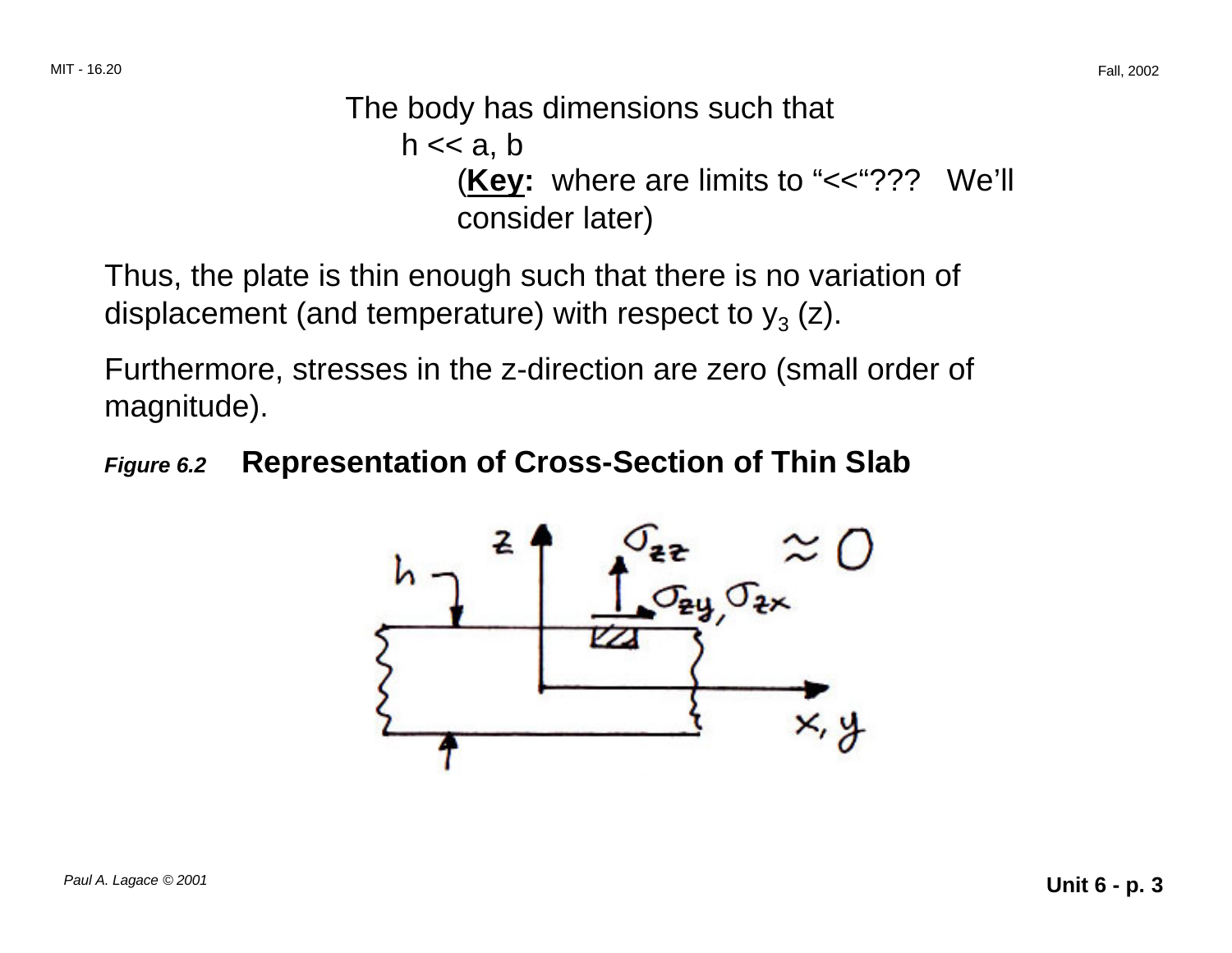#### Thus, we assume:

 $\sigma_{zz} = 0$  $\sigma_{yz} = 0$  $\sigma_{xz} = 0$  $\partial$ = 0 ∂z

So the equations of elasticity reduce to:

### **Equilibrium**

$$
\frac{\partial \sigma_{11}}{\partial y_1} + \frac{\partial \sigma_{21}}{\partial y_2} + f_1 = 0 \qquad (1)
$$
\n
$$
\frac{\partial \sigma_{12}}{\partial y_1} + \frac{\partial \sigma_{22}}{\partial y_2} + f_2 = 0 \qquad (2)
$$
\n(3rd equation is an identity) 
$$
0 = 0
$$
\n
$$
(f_3 = 0)
$$
\nIn general: 
$$
\frac{\partial \sigma_{\beta\alpha}}{\partial y_\beta} + f_\alpha = 0
$$

 $\vert$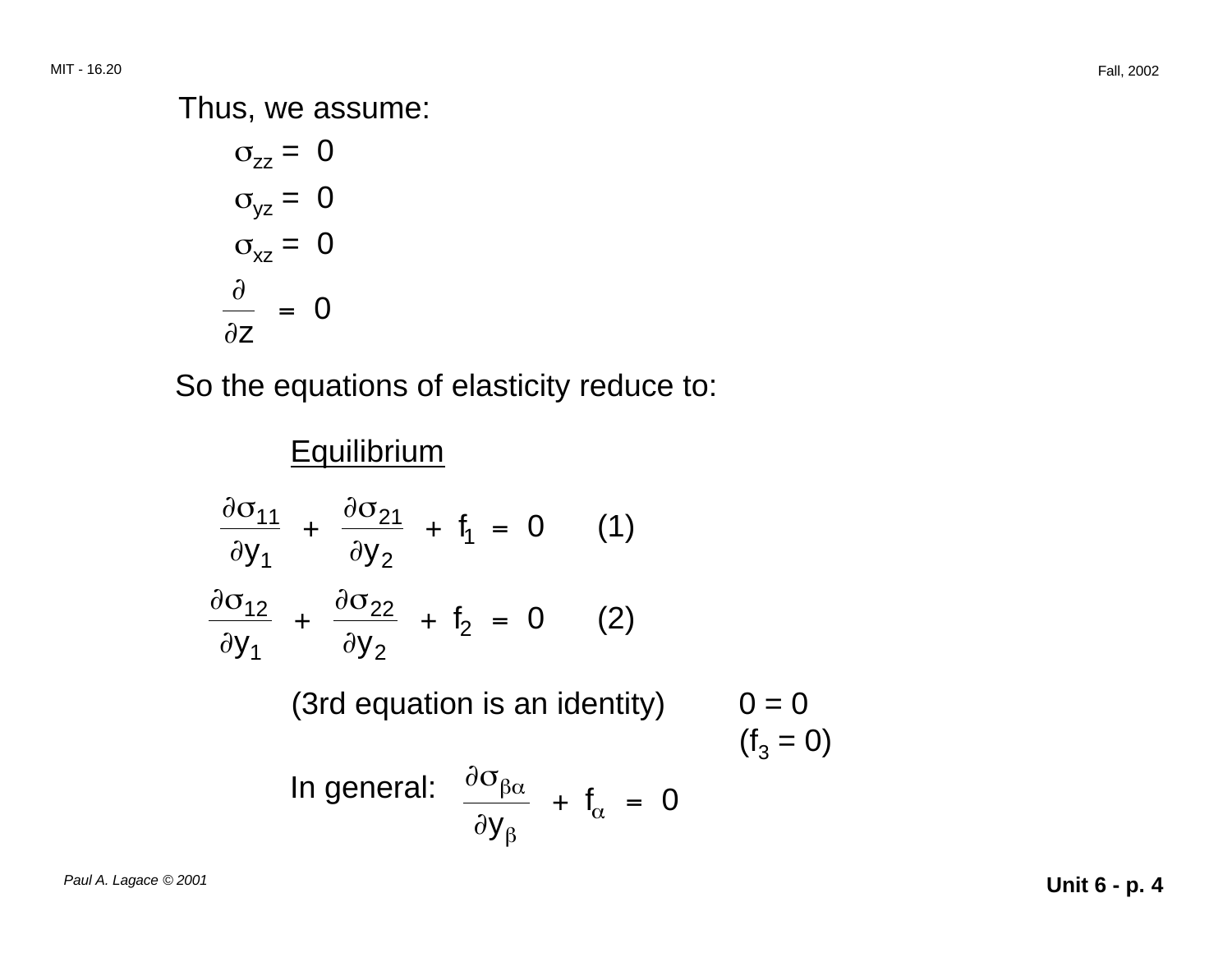### Stress-Strain (fully anisotropic)

**Primary** (in-plane) strains

$$
\varepsilon_1 = \frac{1}{E_1} \left[ \sigma_1 - \nu_{12} \sigma_2 - \eta_{16} \sigma_6 \right] \tag{3}
$$

$$
\varepsilon_2 = \frac{1}{E_2} \left[ -\nu_{2I} \sigma_I + \sigma_2 - \eta_{26} \sigma_6 \right] \quad (4)
$$

$$
\varepsilon_6 = \frac{1}{G_6} \left[ -\eta_{61} \sigma_1 - \eta_{62} \sigma_2 + \sigma_6 \right] \qquad (5)
$$

Invert to get:

$$
\sigma_{\alpha\beta} = E^*_{\alpha\beta\sigma\gamma} \ \epsilon_{\sigma\gamma}
$$

**Secondary** (out-of-plane) strains

 $\Rightarrow$  (they exist, but they are not a primary part of the problem)

$$
\varepsilon_3 = \frac{1}{E_3} \left[ -v_{31} \sigma_1 - v_{32} \sigma_2 - \eta_{36} \sigma_6 \right]
$$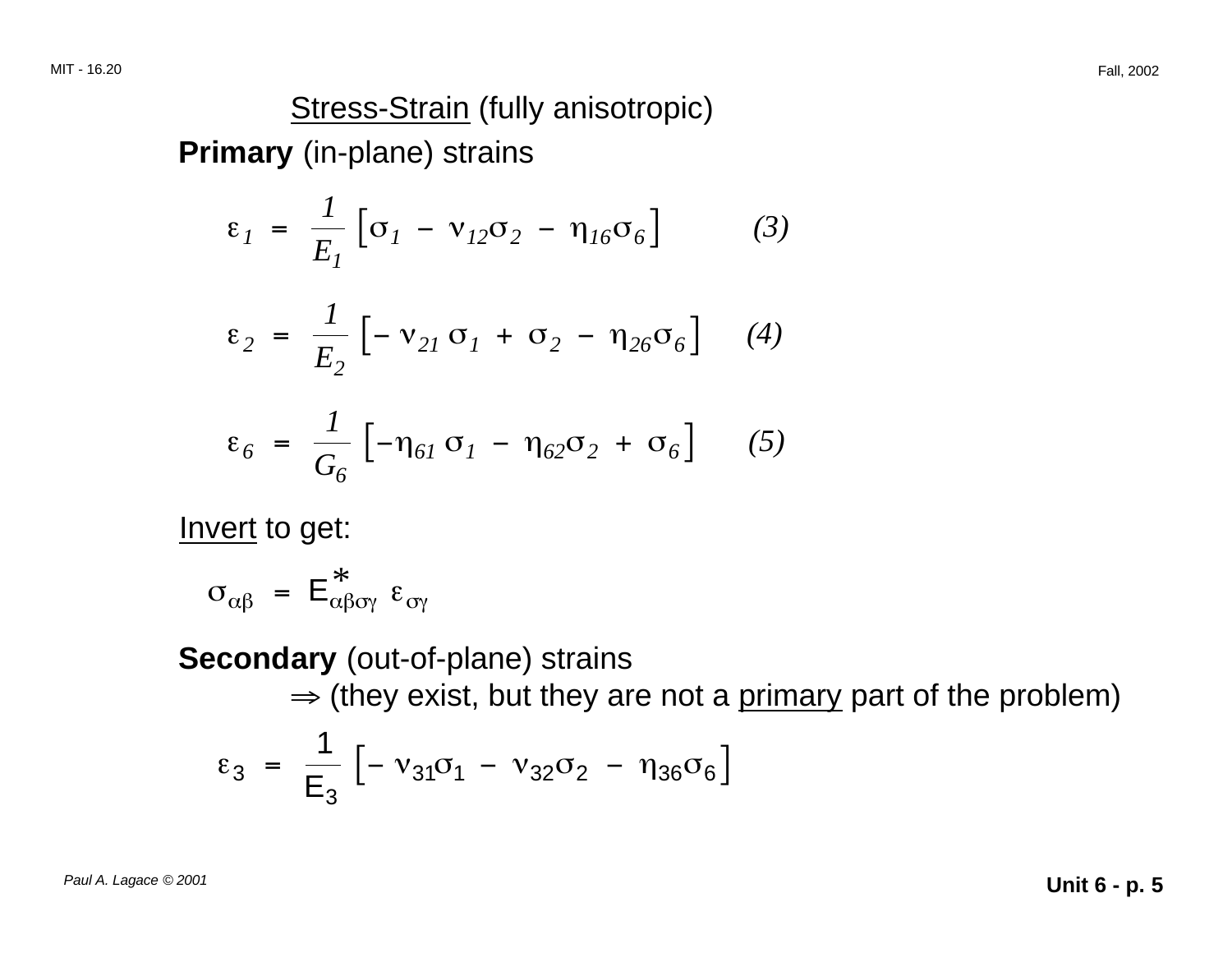MIT - 16.20 Fall, 2002

$$
\varepsilon_4 = \frac{1}{G_4} \left[ -\eta_{41} \sigma_1 - \eta_{42} \sigma_2 - \eta_{46} \sigma_6 \right]
$$
  
\n
$$
\varepsilon_5 = \frac{1}{G_5} \left[ -\eta_{51} \sigma_1 - \eta_{52} \sigma_2 - \eta_{56} \sigma_6 \right]
$$
  
\nNote: can reduce these for orthotropic, isotropic  
\n(etc.) as before.

Strain - Displacement

**Primary** 

$$
\varepsilon_{11} = \frac{\partial u_1}{\partial y_1}
$$
 (6)  

$$
\varepsilon_{22} = \frac{\partial u_2}{\partial y_2}
$$
 (7)  

$$
\varepsilon_{12} = \frac{1}{2} \left( \frac{\partial u_1}{\partial y_2} + \frac{\partial u_2}{\partial y_1} \right)
$$
 (8)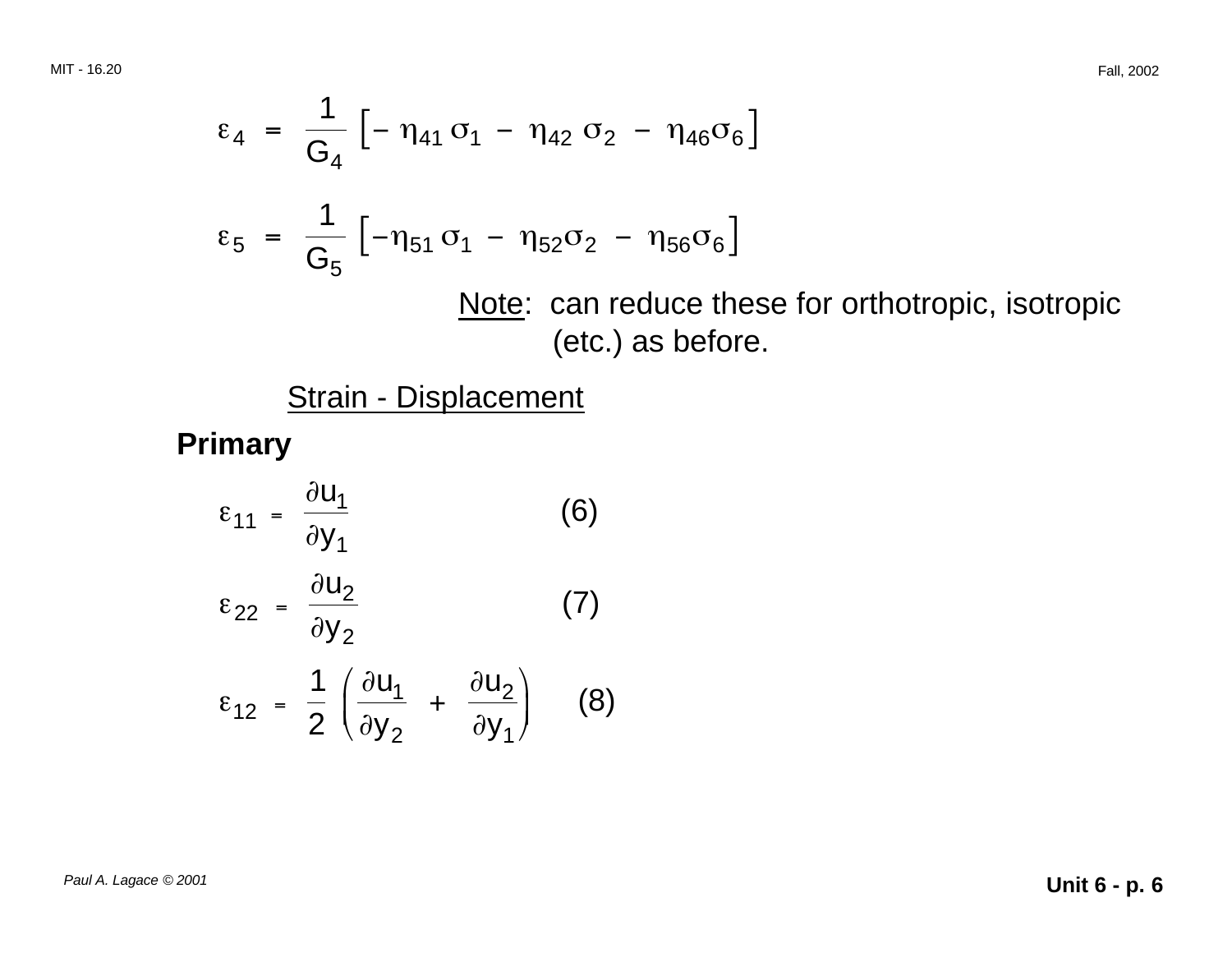#### **Secondary**

$$
\varepsilon_{13} = \frac{1}{2} \left( \frac{\partial u_1}{\partial y_3} + \frac{\partial u_3}{\partial y_1} \right)
$$
  

$$
\varepsilon_{23} = \frac{1}{2} \left( \frac{\partial u_2}{\partial y_3} + \frac{\partial u_3}{\partial y_2} \right)
$$
  

$$
\varepsilon_{33} = \frac{\partial u_3}{\partial y_3}
$$

Note: that for an orthotropic material

 $(\epsilon_{23})$   $(\epsilon_{13})$  $\frac{1237}{\epsilon_4}$  =  $\frac{1237}{\epsilon_5}$  = 0 (due to stress-strain relations)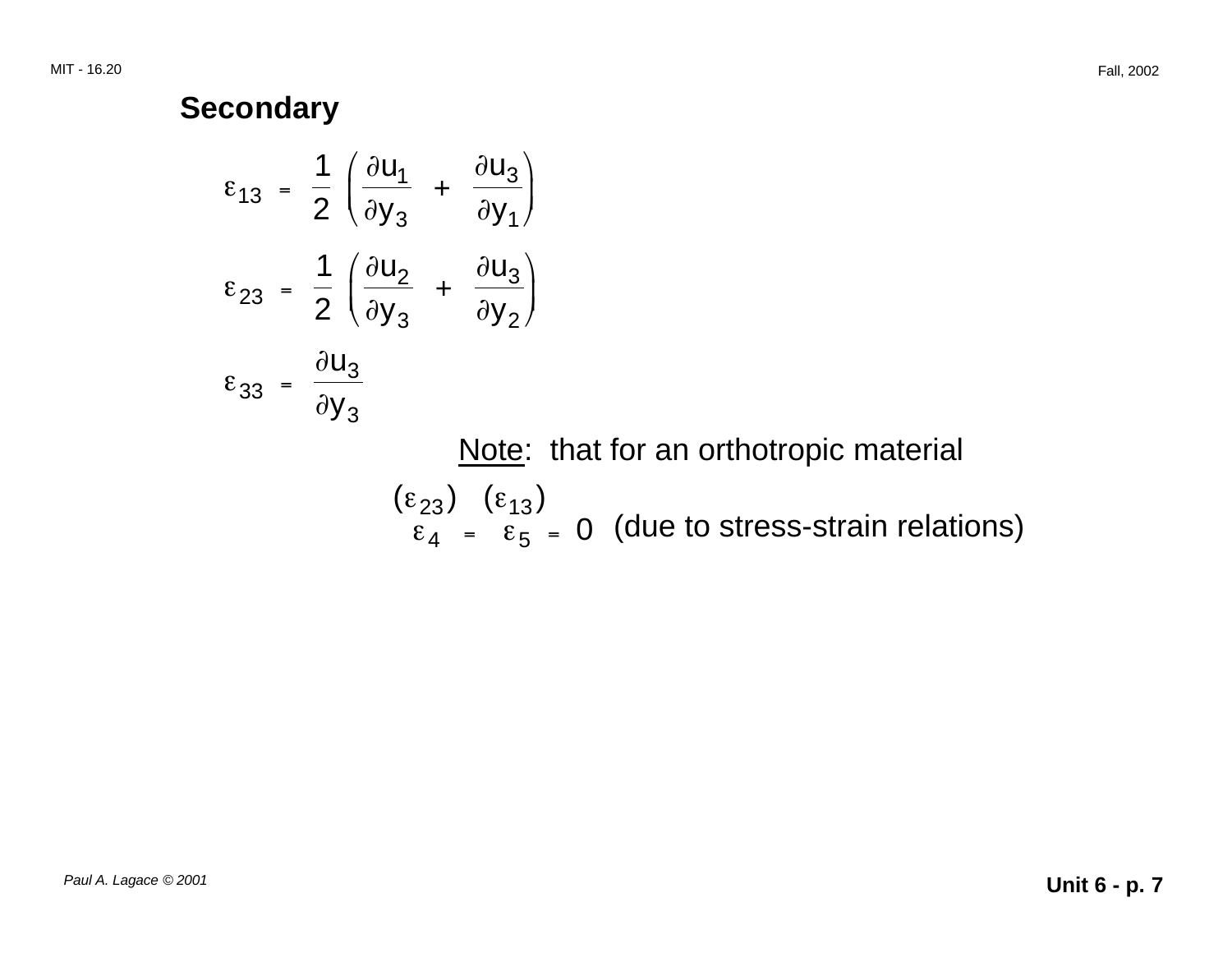This further implies from above  $\text{(since } \frac{\partial}{\partial y_3} = 0\text{)}$ No in-plane variation  $\frac{\partial u_3}{\partial x_2} = 0$ ∂y $_\alpha$ 

but this is not exactly true

## ⇒ <sup>⇒</sup> **INCONSISTENCY**

Why? This is an idealized model and thus an approximation. There are, in actuality, triaxial ( $\sigma_{zz}$ , etc.) stresses that we ignore here as being small relative to the in-plane stresses!

(we will return to try to define "small")

Final note: for an orthotropic material, write the tensorial stress-strain equation as:

$$
\sigma_{\alpha\beta} = \left(\overrightarrow{E_{\alpha\beta\sigma\gamma}}\right)^2 \mathbf{2-D plane stress}
$$
\n
$$
\varepsilon_{\sigma\gamma} \qquad (\alpha, \beta, \sigma, \gamma = 1, 2)
$$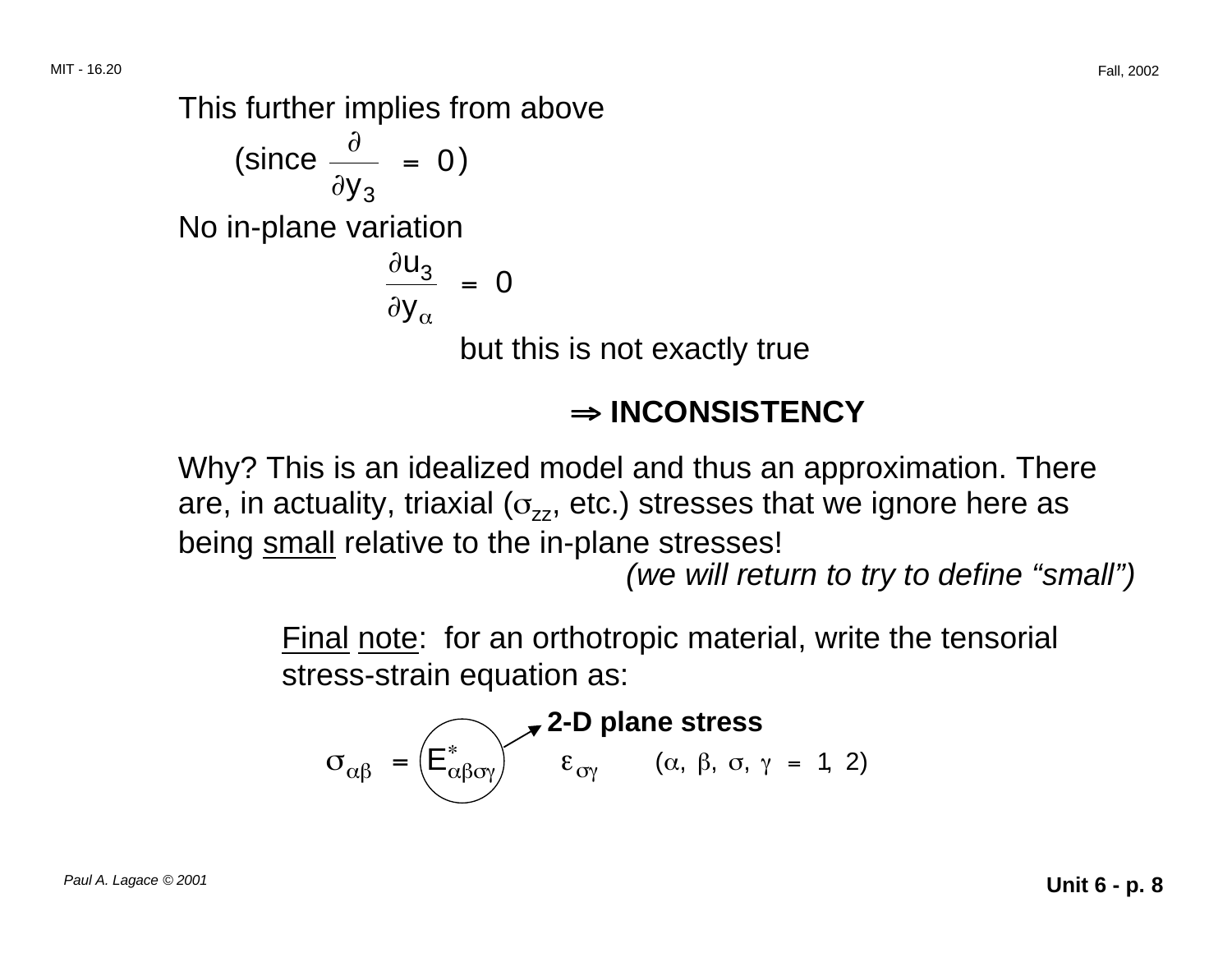There is not a 1-to-1 correspondence between the 3-D  $E_{mnpq}$  and the 2-D  $\overline{E_{\alpha\beta\alpha}}$ . The effect of  $\varepsilon_{33}$  must be incorporated since  $\varepsilon_{33}$  does not appear in these equations by using the ( $\sigma_{33} = 0$ ) equation.

This gives:

$$
\varepsilon_{33} = f(\varepsilon_{\alpha\beta})
$$

Also, particularly in composites, another "notation" will be used in the case of plane stress in place of engineering notation:

| subscript     |  | $x = 1 = L$ (longitudinal)along major axis |
|---------------|--|--------------------------------------------|
| <u>change</u> |  | $y = 2 = T$ (transverse)along minor axis   |

The other important "extreme" model is…

# B. Plane Strain

This deals with long prismatic bodies: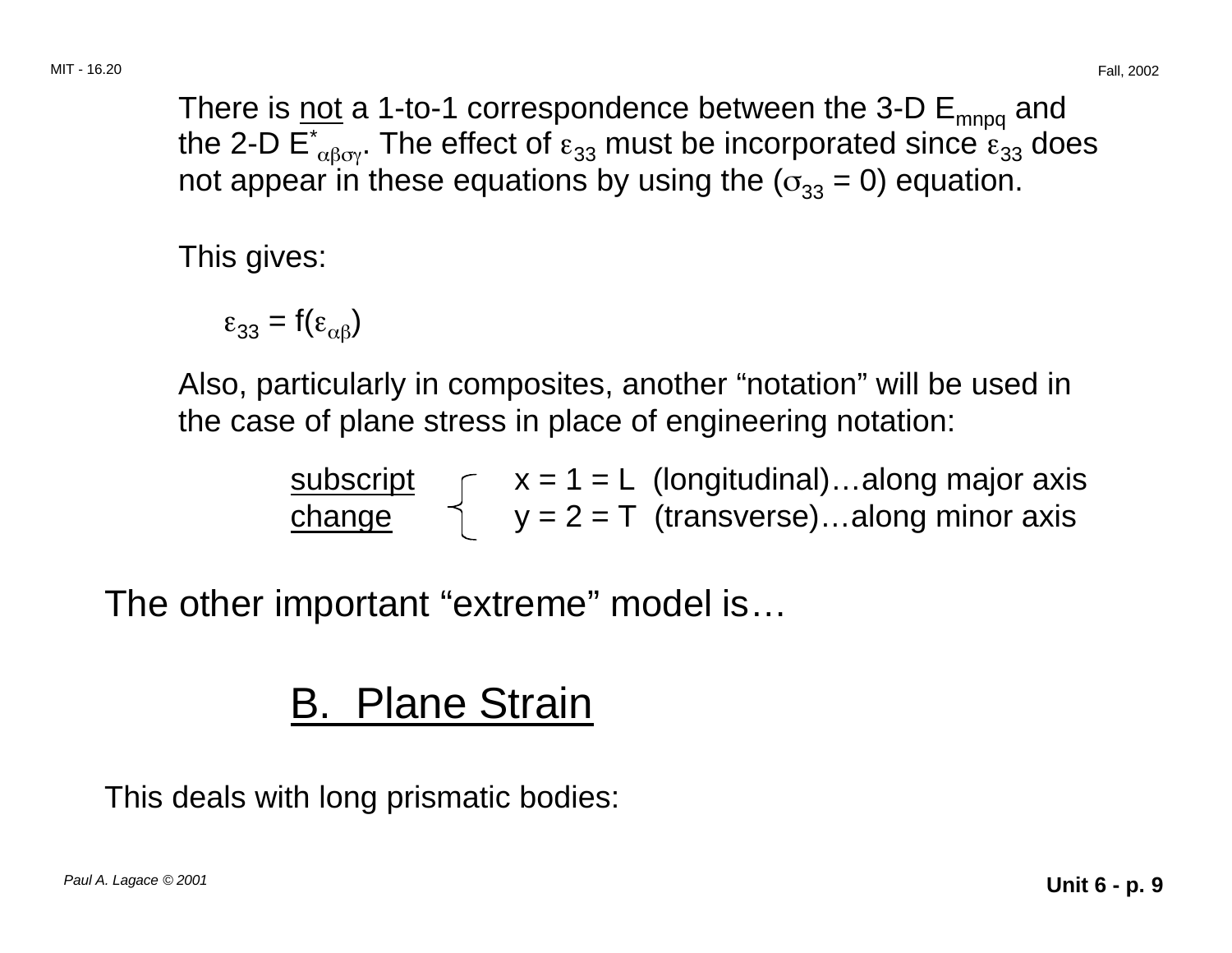#### **Figure 6.3 Representation of Long Prismatic Body**



Dimension in z - direction is much, much larger than in the x and y directions  $L \gg x, y$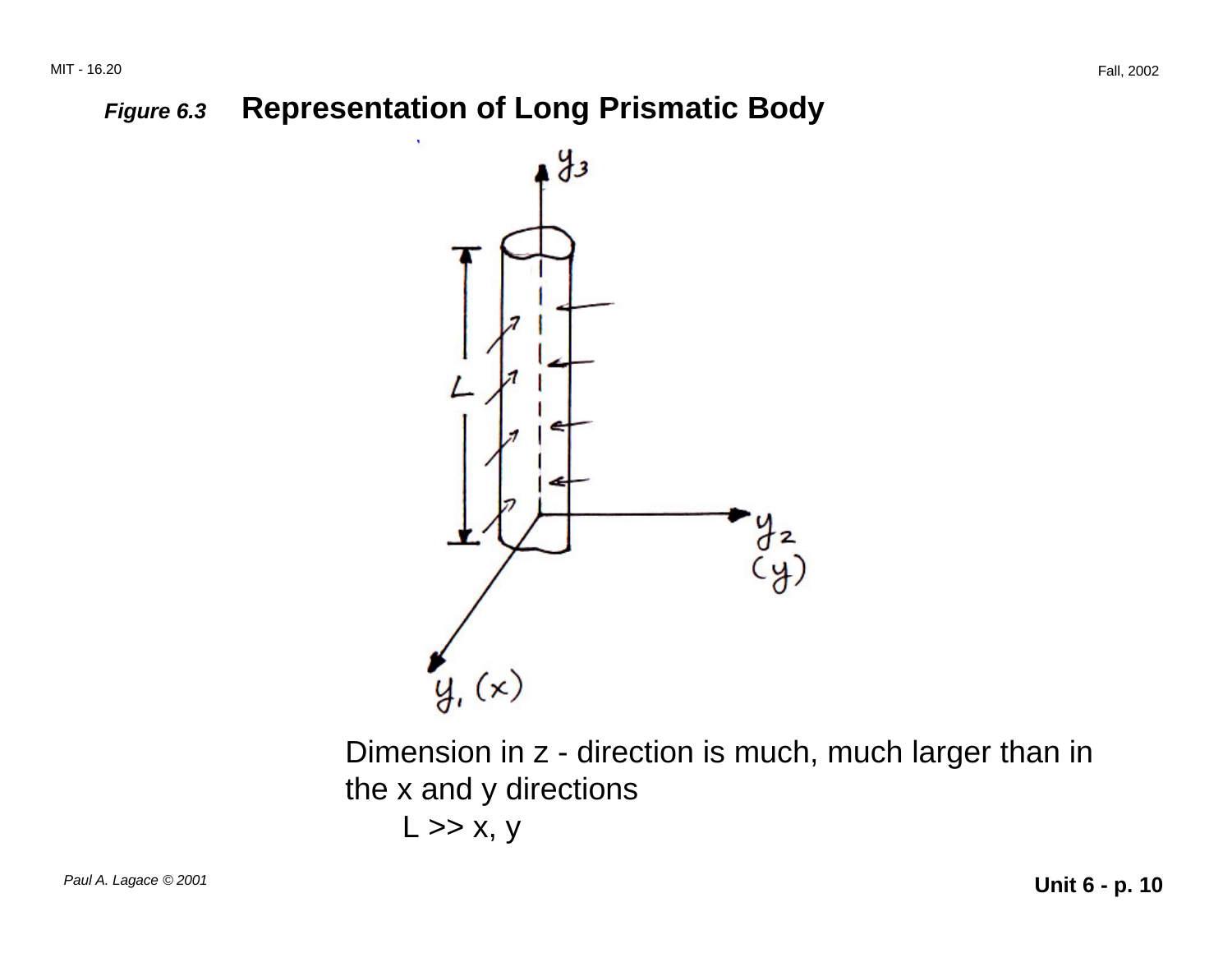(**Key** again: where are limits to ">>"??? … we'll consider later)

Since the body is basically "infinite" along z, the important loads are in the x - y plane (none in z) and do not change with z:

$$
\frac{\partial}{\partial y_3} = \frac{\partial}{\partial z} = 0
$$

This implies there is no gradient in displacement along z, so (excluding rigid body movement):

$$
u_3 = w = 0
$$

Equations of elasticity become:

# Equilibrium: **Primary**   $\frac{\partial \sigma_{11}}{\partial y_1} + \frac{\partial \sigma_{21}}{\partial y_2} + f_1 = 0$  (1)  $\frac{\partial \sigma_{12}}{\partial y_1} + \frac{\partial \sigma_{22}}{\partial y_2} + f_2 = 0$  (2) Paul A. Lagace © 2001 **Unit 6 - p. 11**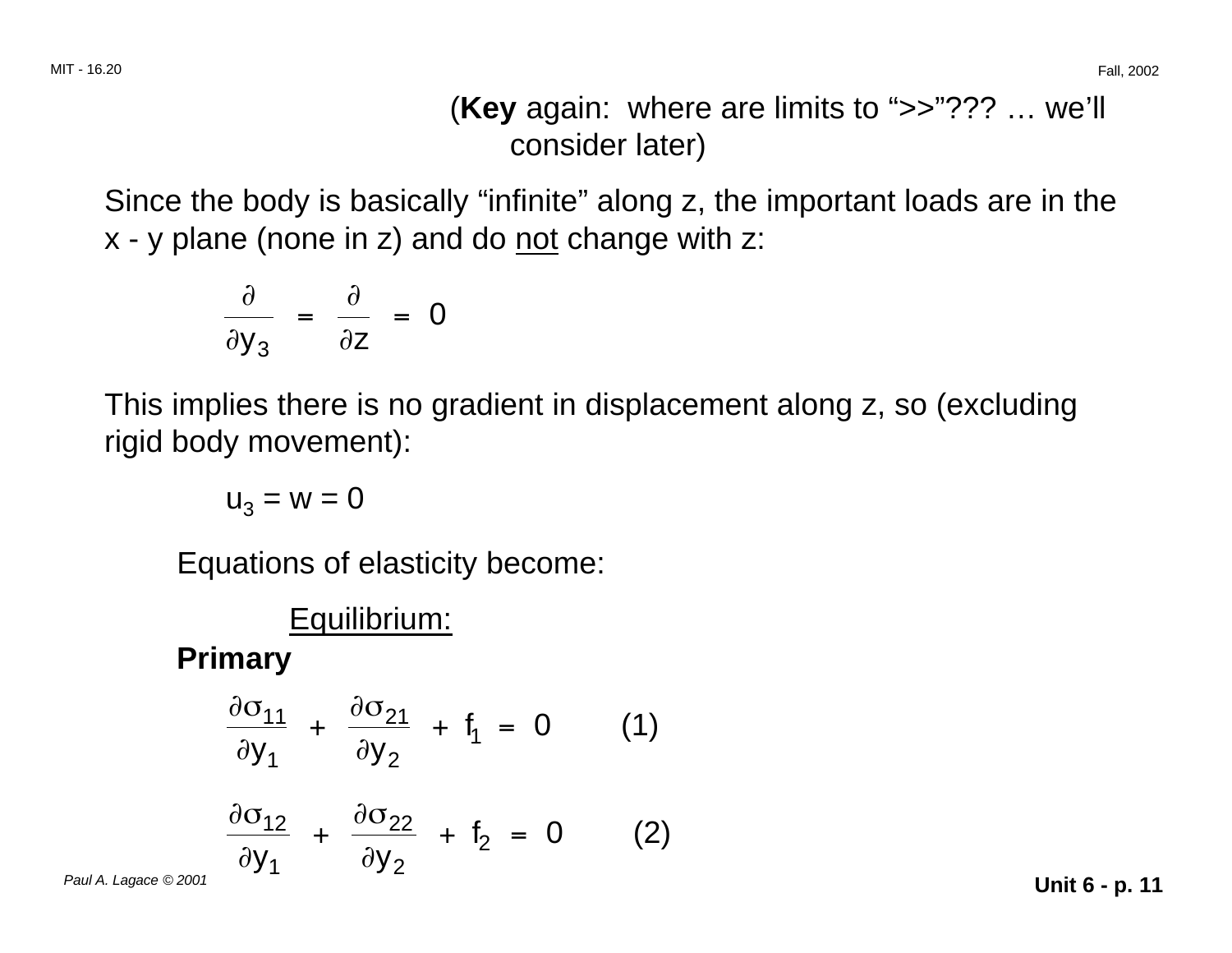**Secondary**  
\n
$$
\frac{\partial \sigma_{13}}{\partial y_1} + \frac{\partial \sigma_{23}}{\partial y_2} + f_3 = 0
$$
\n
$$
\sigma_{13} \text{ and } \sigma_{23} \text{ exist but do not enter into primary consideration}
$$
\n
$$
\frac{\text{Strain - Displacement}}{\partial y_1}
$$
\n
$$
\varepsilon_{11} = \frac{\partial u_1}{\partial y_1}
$$
\n(3)\n
$$
\varepsilon_{22} = \frac{\partial u_2}{\partial y_2}
$$
\n(4)\n
$$
\varepsilon_{12} = \frac{1}{2} \left( \frac{\partial u_1}{\partial y_2} + \frac{\partial u_2}{\partial y_1} \right)
$$
\n
$$
\varepsilon_{13} = \varepsilon_{23} = \varepsilon_{33} = 0
$$
\n(Plane strain)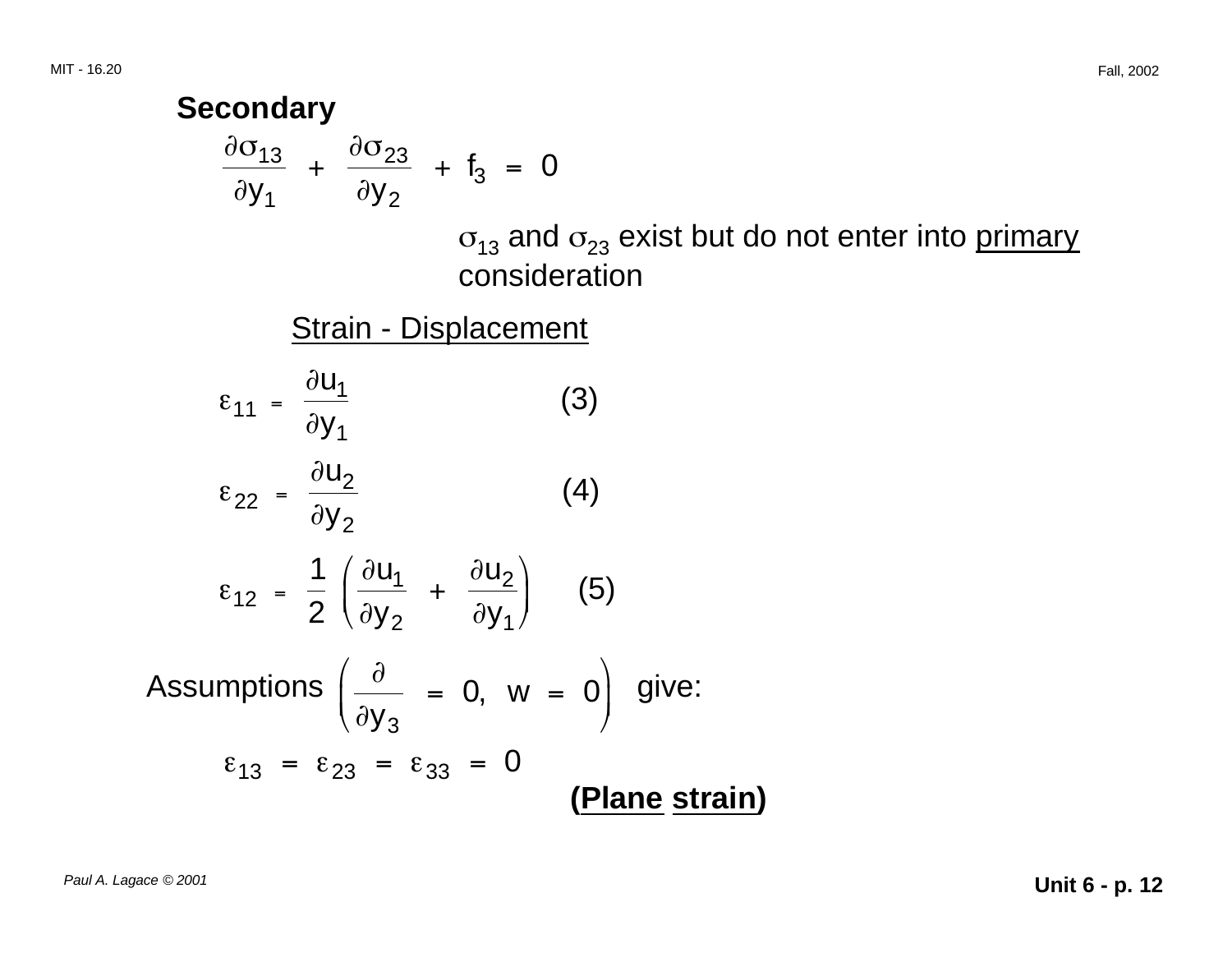## Stress - Strain

(Do a similar procedure as in plane stress)

### **3 Primary**

| $\sigma_{11} = $ |  | (6) |
|------------------|--|-----|
| $\sigma_{22}$ =  |  | (7) |
| $\sigma_{12} = $ |  | (8) |

**Secondary** 

$$
\begin{array}{rcl}\n\sigma_{13} &=& 0 \\
\sigma_{23} &=& 0\n\end{array}\n\bigg\} \text{ orthotropic} \qquad (\neq 0 \text{ for anisotropic})
$$
\n
$$
\sigma_{33} \neq 0 \quad \bigg]
$$

## yet  $\sigma_{33}$  ( $\sigma_{\rm zz}$ ) is non zero. **INCONSISTENCY: No load along z,**

Why? Once again, this is an idealization. Triaxial strains ( $\epsilon_{33}$ ) actually arise.

You eliminate  $\sigma_{33}$  from the equation set by expressing it in terms of  $\sigma_{\alpha\beta}$  via ( $\sigma_{33}$ ) stress-strain equation.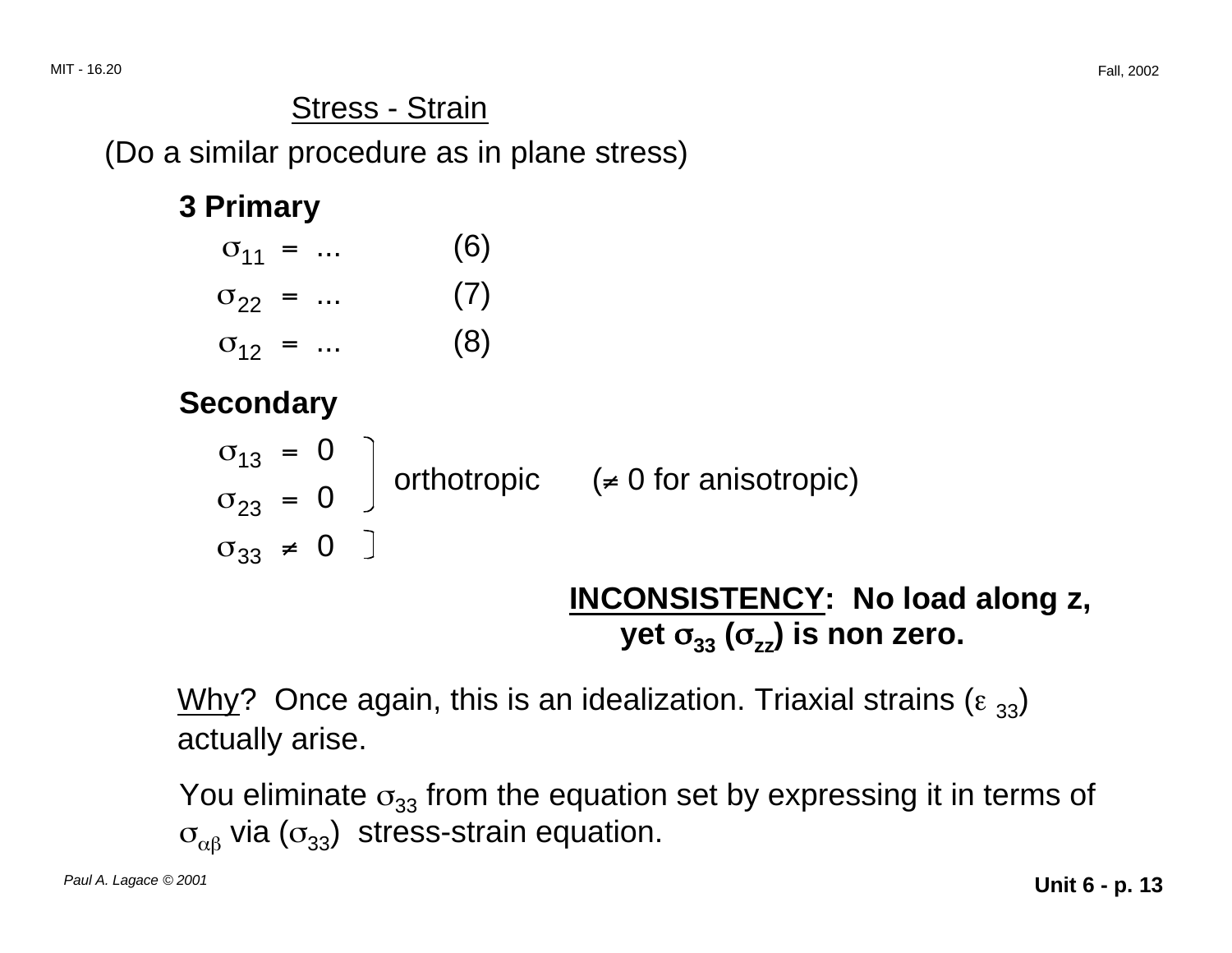MIT - 16.20 Fall, 2002

| <b>SUMMARY</b>                   | <b>Plane Stress</b>                                                                                                                                                                  | <b>Plane Strain</b>                                                                                                                                                    |
|----------------------------------|--------------------------------------------------------------------------------------------------------------------------------------------------------------------------------------|------------------------------------------------------------------------------------------------------------------------------------------------------------------------|
| Geometry:                        | thickness $(y_3) \ll \text{in-plane}$<br>dimensions $(y_1, y_2)$                                                                                                                     | length $(y_3) \gg$ in-plane<br>dimensions $(y_1, y_2)$                                                                                                                 |
| Loading:                         | $\sigma_{33} \ll \sigma_{\alpha\beta}$                                                                                                                                               | $\sigma_{\alpha\beta}$ only<br>$\partial/\partial y_3 = 0$                                                                                                             |
| Resulting<br><b>Assumptions:</b> | $\sigma_{i3} = 0$                                                                                                                                                                    | $\epsilon_{i3} = 0$                                                                                                                                                    |
| Primary<br>Variables:            | $\epsilon_{\alpha\beta}$ , $\sigma_{\alpha\beta}$ , $U_{\alpha}$                                                                                                                     | $\epsilon_{\alpha\beta}$ , $\sigma_{\alpha\beta}$ , $U_{\alpha}$                                                                                                       |
| Secondary<br>Variable(s):        | $\varepsilon_{33}$ , U <sub>3</sub>                                                                                                                                                  | $\sigma_{33}$                                                                                                                                                          |
| Note:                            | Eliminate $\varepsilon_{33}$ from eq. set<br>by using $\sigma_{33} = 0$ $\sigma$ - $\varepsilon$ eq.<br>and expressing $\varepsilon_{33}$ in<br>terms of $\varepsilon_{\alpha\beta}$ | Eliminate $\sigma_{33}$ from eq.<br>Set by using $\sigma_{33}$ $\sigma$ - $\varepsilon$<br>eq. and expressing $\sigma_{33}$<br>in terms of $\varepsilon_{\alpha\beta}$ |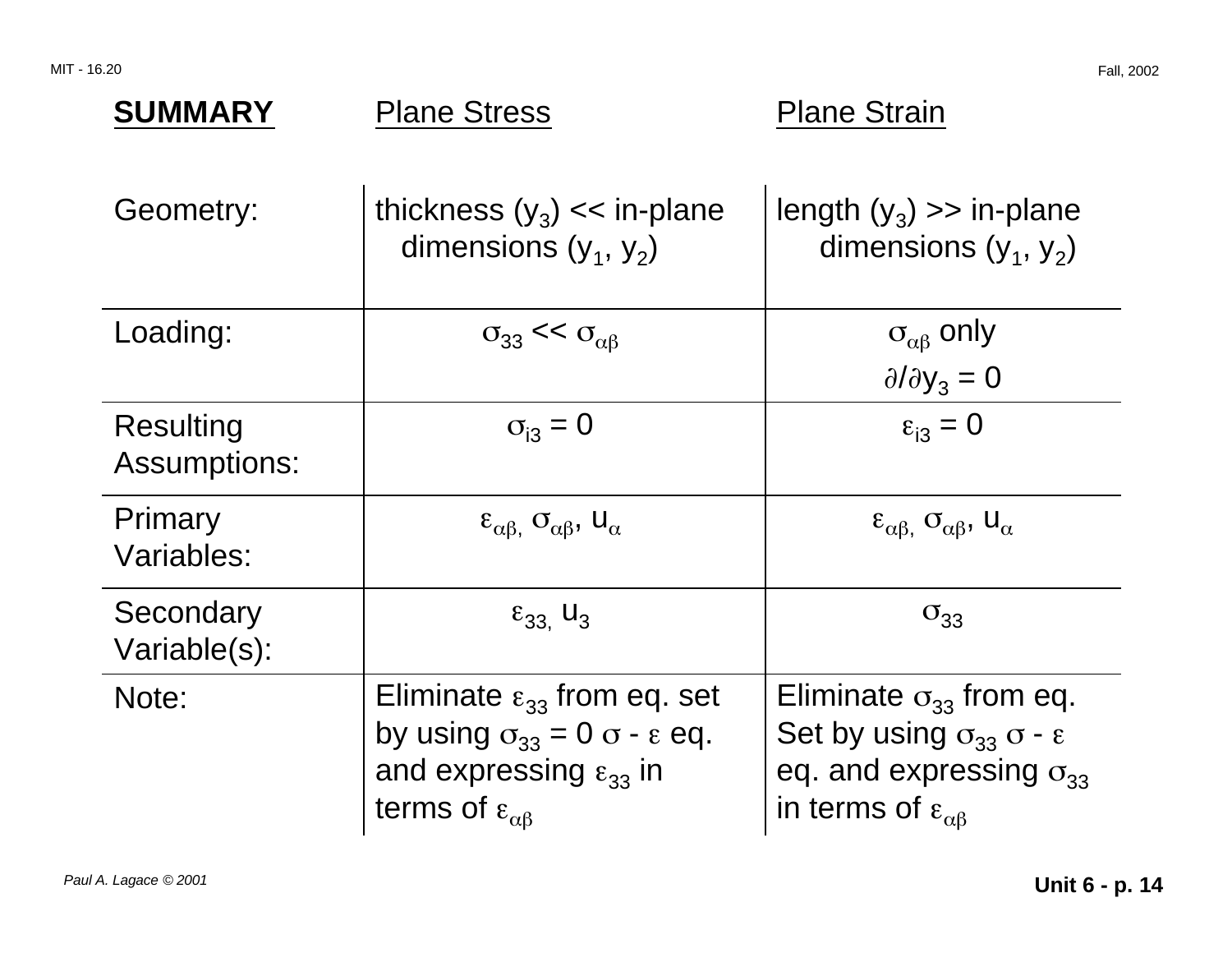# **Examples**

Plane Stress:

#### **Figure 6.4 Pressure vessel (fuselage, space habitat) Skin**

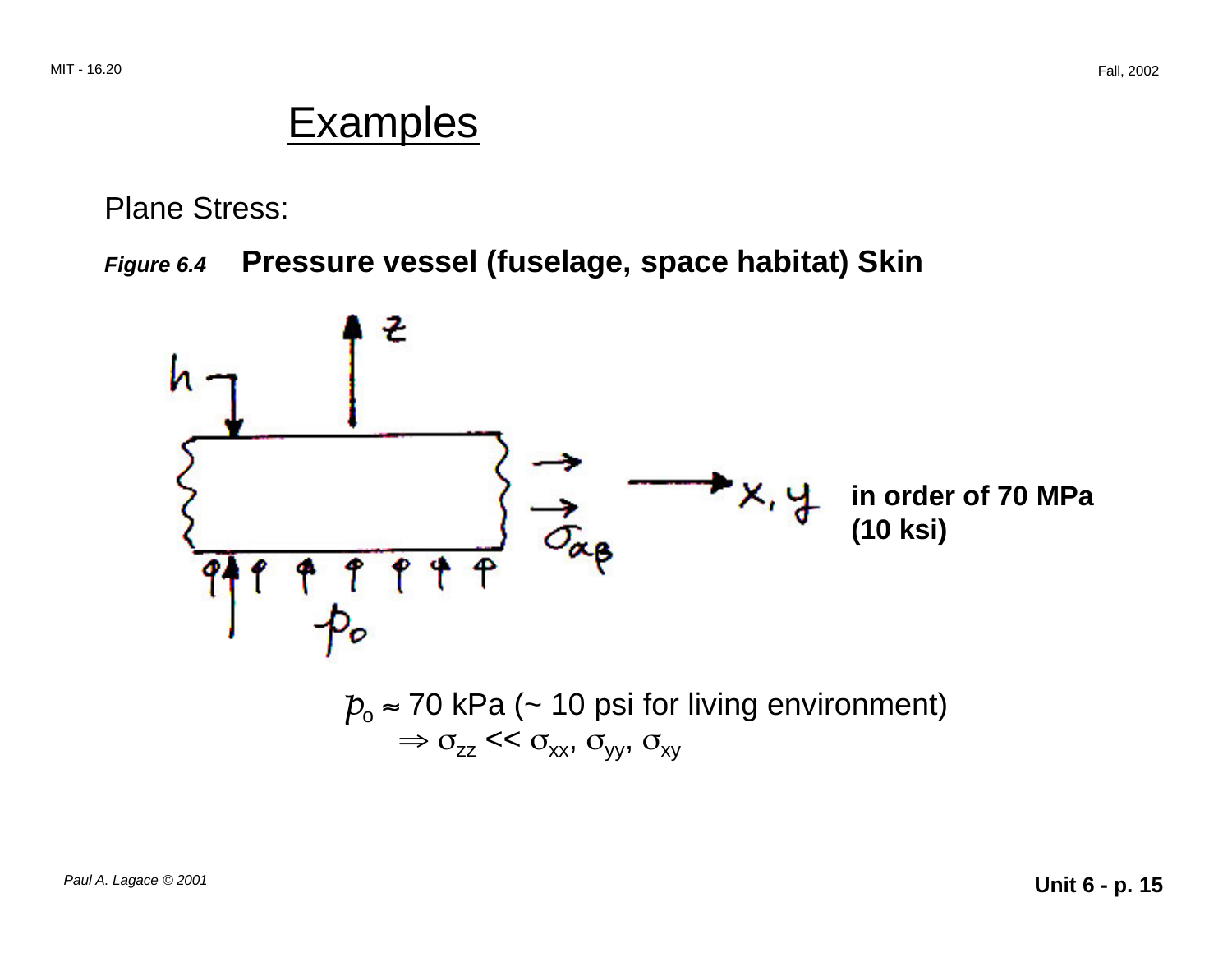Plane Strain:

**Figure 6.5 Dams** 



**Figure 6.6 Solid Propellant Rockets** 

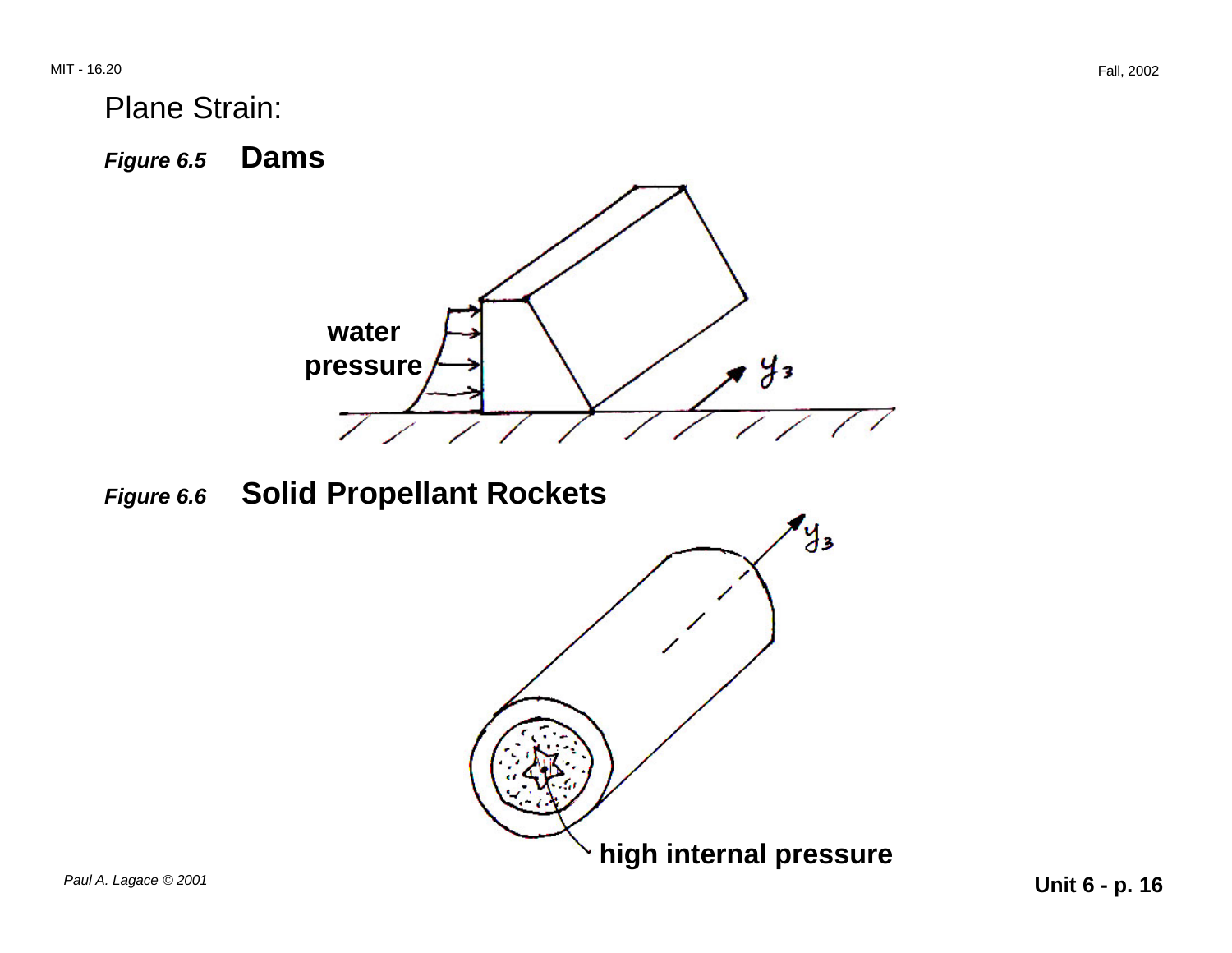MIT - 16.20 Fall, 2002

but…when do these apply???

Depends on…

- loading
- geometry
- material and its response
- issues of scale
- how "good" do I need the answer
- •what are we looking for (deflection, failure, etc.)

We've talked about the first two, let's look a little at each of the last three:

--> Material and its response

• Elastic response and coupling changes importance / magnitude of "primary" / "secondary" factors (Key: are "primary" dominating the response?)

--> Issues of scale

- What am I using the answer for? at what level?
- Example: standing on table

--overall deflection or reactions in legs are not dependent on way I stand (tip toe or flat foot)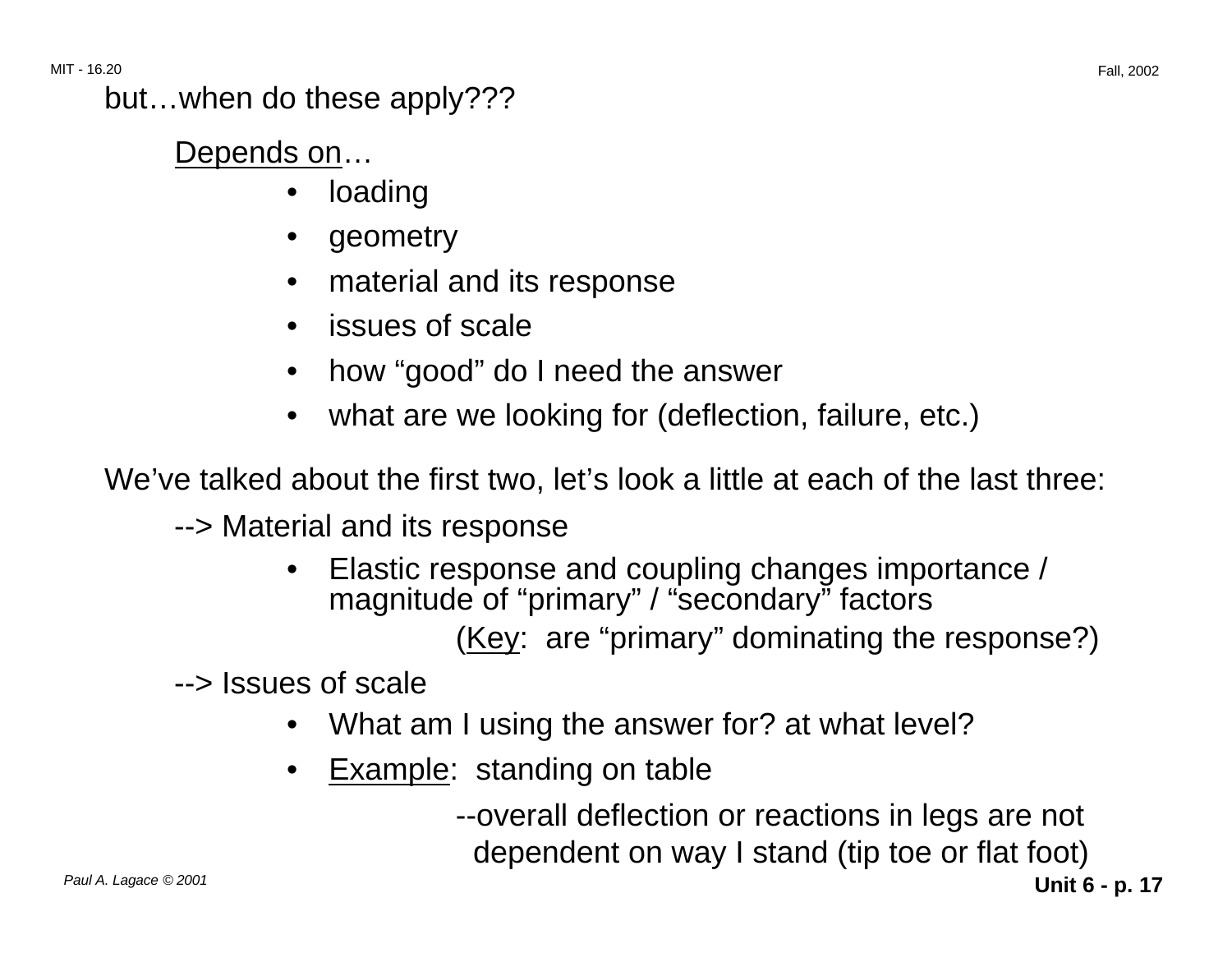## <sup>⇒</sup> **model of top of table as plate in bending is sufficient**

--stresses under my foot very sensitive to specifics

> (if table top is foam, the way I stand will determine whether or not I crush the foam)

--> How "good" do I need the answer?

- In preliminary design, need "ballpark" estimate; in final design, need "exact" numbers
- Example: as thickness increases when is a plate no longer in plane stress